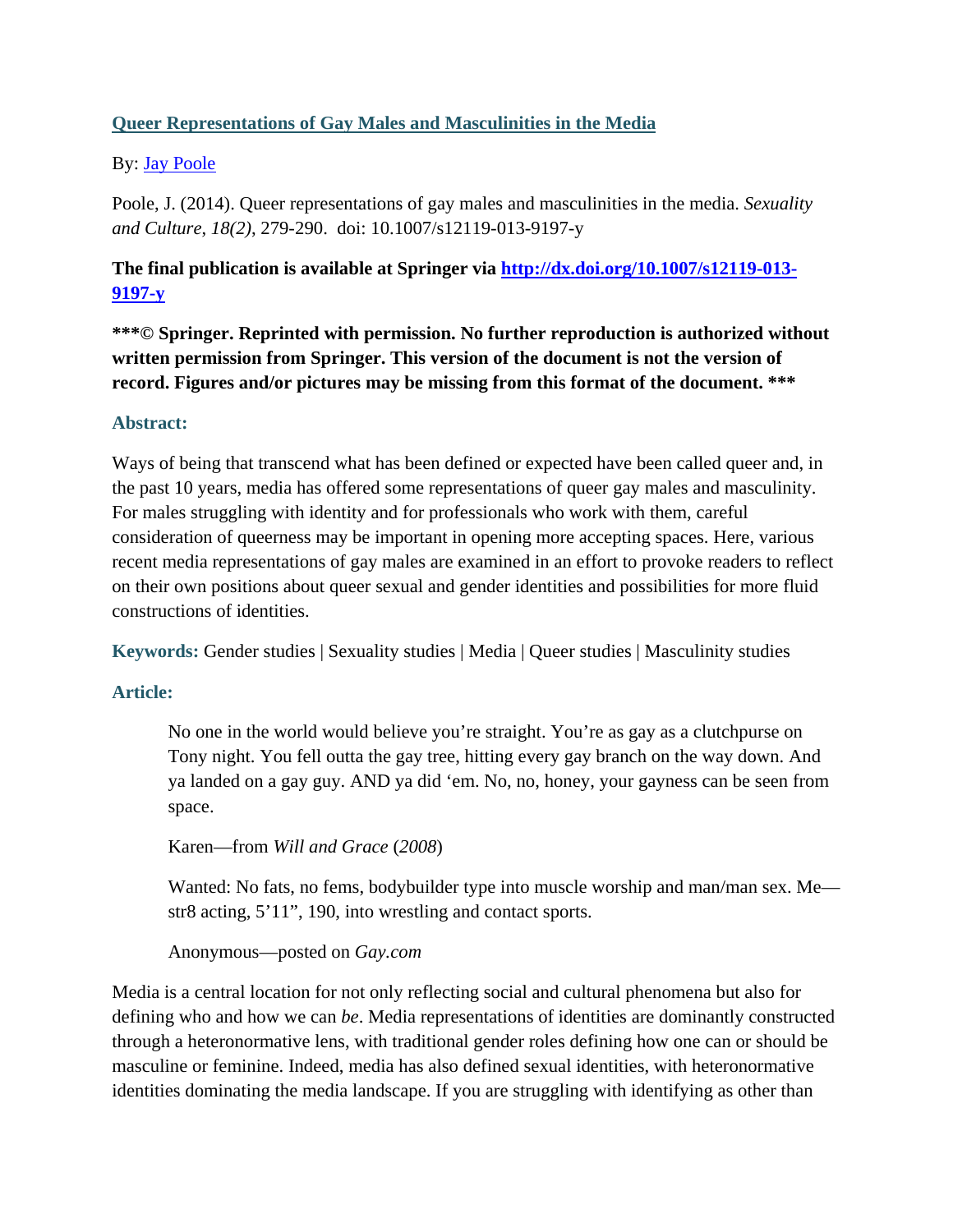"straight," television and other media sources offer a smorgasbord of so-called alternate lifestyle identities where one can absorb behaviors, values, and attitudes that should be associated with particular identities. Often, such alternative identities are fraught with their own rules and boundaries and, for those whose lives don't conform to such constraints, anxiety and depression often manifest, often creating significant clinical concerns. As identities become more fluid opportunities to feel displaced, confused, shameful, and anxious abound. Questions about how to fit into particular groups begin to be more difficult to address personally and clinically as identity categories are blurred. Here, the impact of particular media representations of gay males is considered from a queer perspective; queer being defined as different or out of what has traditionally or ordinarily been expected.

Inherent in the quotes above are clear messages about how one is read and how one desires to be read with regard to same-sex sexuality and, consequently, gender identity. Despite attempts to act straight, Karen is reading her subject as "gay," implying that his "sissiness" has marred his attempts to be perceived otherwise. The person who is soliciting a partner on *Gay.com* clearly indicates that he is not interested in anyone who is less than a "real" man, defined as one who can wrestle, play sports, and enjoy muscular body structure. Males who adopt or exhibit traditional feminine attributes such as soft voices, emotionality, limp wrists, swaying hips, or any number of so-called "sissy" behaviors were and are contextualized as "queer" and/or "gay" by mainstream America. After the so-called gay liberation movement began in earnest in the 1970s, many white males who identified as gay adopted the "clone" persona which emphasized hypermasculinity through its focus on bodybuilding and propensity for its followers to dress in flannel, leather, denim, and work-boots (Connell *1995*). Still, the public continued to stereotype men who appeared feminine as "gay," relying on the "sissy" stereotype to represent gayness. The AIDS crisis, which began in the 1980s and extended well into the 1990s particularly enhanced the fear of males who identified as gay held by the general public; after all, gay men were the supposed locus of one of the most frightening pandemics in modern times. While the AIDS crisis claimed many lives, it served as a catalyst to open conversations about sexuality and gender that had heretofore been difficult if not impossible and, consequently, the turn of the millennium ushered in a newfound examination of what had been defined as "gay," and perhaps not so positively, this queered space began to make "gay" a commodity. Interestingly, it would only be 10 years after the height of the AIDS crisis in America that the number one television sit-com would highlight the lives of two "gay" men and two "straight" women (all white and "upper-middleclass") in a manner that captured many of the stereotypes historically associated with gays and the women who adore them.

*Will and Grace* (*1998*–2006) brought "gay" into the American household like no other media event had ever done; after all, Ellen DeGeneres had come out on television only a year or so before *Will and Grace* aired and her show was cancelled. Certainly, *Will and Grace* was not the first location for "gay" in the media, but it was a landmark in that it rose to popularity and remained embedded in mainstream American households throughout the transition of the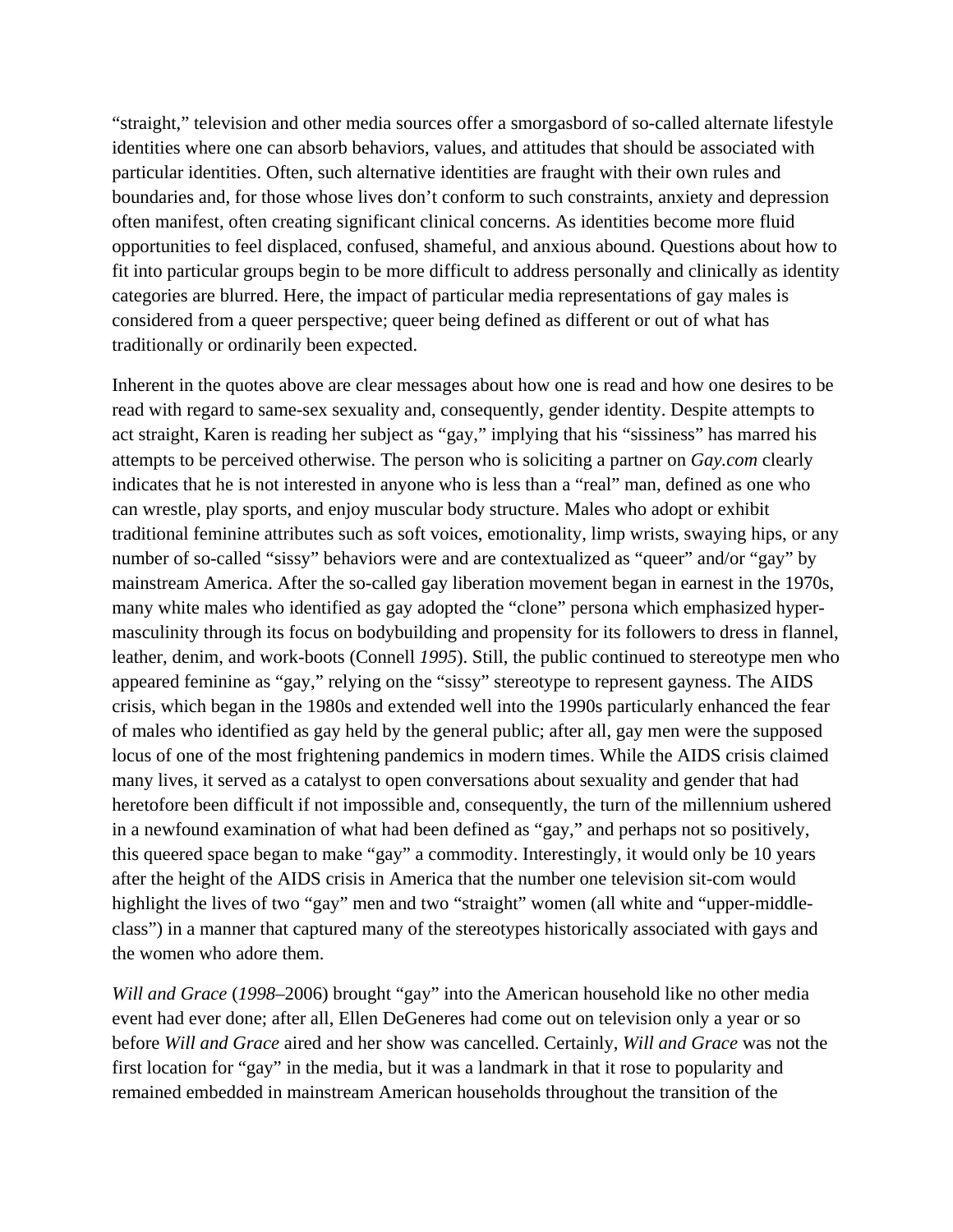millennium and, while the show entertained millions, it also taught many people what "gay" involved, including beliefs about "gay" as a location for loneliness, superficiality, disappointment, missed opportunities, struggle, shame, and despair. Will, representing a white gay man who could pass as straight, provided contrast to Jack who personified the flamboyant "sissy" that often predominates mainstream images of gay males. Grace, the white straight woman who struggles with heterosexual relationships, finds solace and comfort in her life with Will and somewhat tragically, the viewer sees that if only Will could be "normal," he and Grace would make the perfect heteronormative couple. Karen embodies the quintessential "fag-hag" and her antics with Jack make us all laugh despite the short-comings of their lives, which lack long-term intimate relationships and/or partnerships with people that are not merely passing through despite both of them having access to wealth, which has historically been a ticket for attracting "good" relationships in America. Will and Jack were never "real" men and this was reiterated by their inabilities to embody traditional masculinities along with their failure to be in dominant positions, even with women. Jack, embodied as a male who adopted traditional feminine characteristics, became a caricature representing America's image of the gay man; an image that plays well as entertainment but often produces much anxiety for the male who is negotiating queer identity spaces (Kendall and Martino *2006*). The tension between Will and Jack provides an example of the tension that seems to occur internally for people, particularly males, who are struggling with gender identity locations with Will representing the attempt to be the desired "masculine/normal" and Jack representing the feared "feminine/abnormal." Neither Will nor Jack are fully masculine as measured against the dominant construction of what masculine is and, as Butler (*1993*) has indicated, a lackluster performance of masculine can leave in its wake "…a domain of abjected bodies, a field of deformation…" (p. 16), that ultimately results in marginalization and what Kendall and Martino (*2006*) have deemed "outcasts." When a male cannot or will not perform what has come to be known in American culture as traditionally masculine, he discovers himself in a queer space that heightens the complex blend of gender and sexuality and that exists in the margins of mainstream American society, where, as Karen says, "No one in the world would believe you are straight…." Thus, a struggle with identity ensues that often involves negotiating shame and humiliation as one compares one's self to what is represented as "normal," "natural" and expected within cultural spaces, even when so-called normal may be read queerly.

Ushered in by *Will and Grace* and made more prominent by *Queer Eye for the Straight Guy* (*2003*–2007), the so-called metrosexual has been a recent media representation of queered white traditional masculinity. In fact in *Queer Eye*, quite literally, "queers" descend on a "regular," "normal," and usually white middle-class straight man and, after much pomp and circumstance, the man emerges as a polished, sexy, stylish representation of manhood that is sure to win the heart (and body) of his girlfriend or partner now that he has been queered. Again, a tension in the show occurs between the "straight" man who, despite his queerness, remains heterosexual, thus "manly" while the "queers" remain feminized versions of manhood that are never "real" men and certainly flirt with but never cross sexual boundaries with the straight men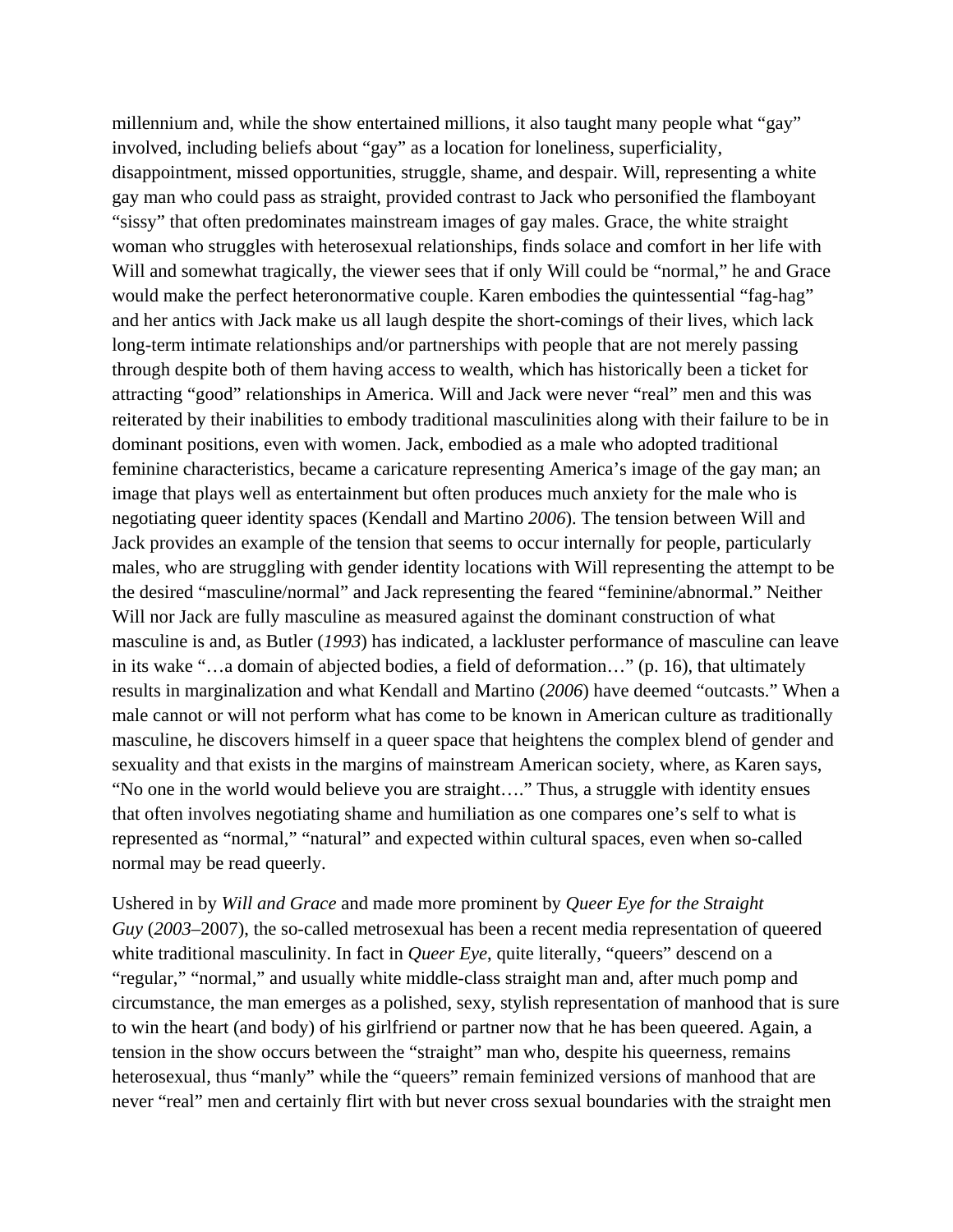they are queering. Therefore, a lesson about the feminine is clear, men can be queered but they cannot be feminine lest they cross a boundary that clearly marks the difference between masculine and feminine; a boundary contextualized within heteronormative sexuality that, as Rich (*1980*) has indicated must be maintained in order to assure the dominance of males over females and, as MacKinnon (*1989*) notes, heterosexuality reinforces the construction of males as dominant and superior, which perpetuates a long history of patriarchy. This notion that "…male equals top, equals power" (Kendall and Martino *2006*, p. 14) is portrayed in the queer world in another media sensation that began in England and progressed to America; *Queer as Folk* (*2000*– 2005).

Following the lives of five gay men (all white) in Pittsburg, Pennsylvania, the American version of *Queer as Folk* offers its viewers a dramatic smorgasbord of situations that tell the story of "queer" life in the city, with each character constructed around stereotypes that are prominent with gay males. In every case, the men struggle with manliness and its performance in the socalled gay world in which they live. Brian represents the emotionally troubled dominant male who has his way physically and emotionally with anyone he wants; his sexual desires being portrayed as same-sex, yet we see that women and men alike are attracted to his rather dark independence and, acting in a very traditionally masculine manner, he dominates his partners with no concern other than fulfilling his own sexual needs. As is the case with other media representations of masculinity, Brian's subtle sensitivity is what ultimately draws people to him; thus, his partners are willing to become subordinate in order to be in relationship with him. His embodiment of white masculinity, queered as it may be given his same-sex practices, remains rooted in hierarchical power structures that privilege the dominance ascribed to males despite the costs to those with presumably less power. Of course, the costs to him and those his character represents are far-reaching with regard to his sense of isolation and inability to truly become vulnerable to others (a taboo in traditional masculinity). Certainly, Brian as a queer white male is an example of the result of the "regulatory apparatus of heterosexuality" (Butler *1993*, p. 12) as demonstrated through his reiteration of specific norms associated with how men act within a heteronormative, patriarchal construction of identity and as Foucault (*1977*) would point out, Brian panopticonally regulates his manliness within the context of hierarchal power relations. In contrast to the other characters, Brian is the closest thing to being a "real man" and the price he would pay by adopting more traditionally defined feminine characteristics would involve relinquishing his power to have what and who he wants when and where he wants them/it—the presumptive and "natural" goal for all "real men," even those who are queer (Stolenberg *2000*; Connell *1995*; Alvear *2003*; Bergling *2001*). While focused on males, *Queer as Folk* also included two white female characters that are portrayed as lesbian. Interestingly, they are the only couple in the story-line that have a long term relationship, albeit a representation of heteronormative practices with one of the women being the breadwinner and the other being a stay-at-home mom to a child that was conceived using donated sperm from Brian—the queer who acts like a "real man." Presumably, Brian's sperm is desirable in this queered scenario of parenting because he represents what a "good" father should be—handsome, physically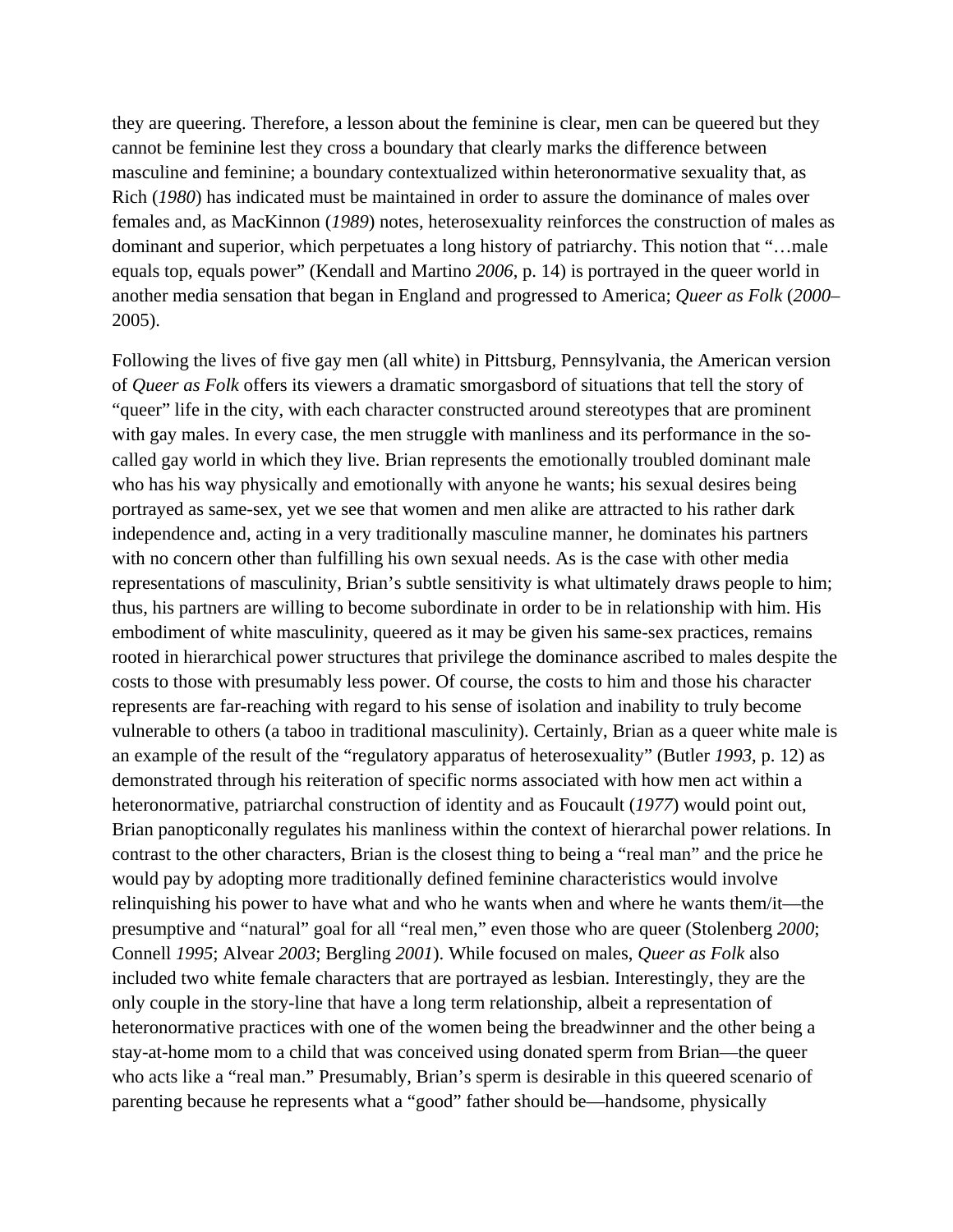"perfect," successful, independent, and self-sufficient. The message to the viewer reflects what Murphy (*2001*) has called male as machine with Brian being desirable due to his mechanized approach to life and love, including the perfection of his sperm as producer of another human.

Presumably, one of Brian's most desirable attributes, particularly for his male sexual partners and lesbian women who want him to father their child, is his penis and, as Murphy (*2001*) suggests, the penis is the site of masculinity. Men are contextualized as mechanical and, for males, sexual experiences are reduced to the mechanics of sex, which focus on manipulation of the penis with ejaculation being the culmination of what is deemed sexual (Lambert *2006*). If a male assumes a more traditionally defined feminine sexual role, the focus shifts away from the penis and he is presumed to be subordinate, vulnerable, and ready to be sexually dominated by a male who acts like a "real" man. Thus, male same-sex sexual practices are often performed within a heteronormative frame, which as Bersani (*1995*) and Martino (*2006*) argue create an environment of assimilation to heteronormative practices, reflected in the current push toward gay marriage as "legitimizing" so-called homosexual relationships that are presumably constructed within the heterosexual model of monogamy, "partnerships," and legal/spiritual binding.

Thus, the so-called gay community is being called to action in the struggle for equality, with equality representing a replication of so-called straightness. Current mainstream media reflects what have become "normal" gay couples who, presumably, are just like any ordinary couple as they compete in reality shows or redecorate their houses on the design channels. Media spaces for gay males who engage in sexualities that queer the boundaries of monogamy and binarial constructions of relationships are limited or non-existent except for commodified spaces in the world of pornography or independent films. If a male character is portrayed as queering sexual spaces in mainstream media, he usually meets an end that is tragic, unfulfilled, and/or filled with unhappiness. The recent Home Box Office (HBO) series *Six Feet Under* (*2001*–2005) provided an example of the contrast between the "happy," committed gay couple and those transient characters who lurk in the margins as they explore sexual spaces that blur heteronormative constructs.

In *Six Feet Under*, David and Keith represent what Bersani (*1995*) has called the "heterosexualizing of homosexuality" (p. 132) in their portrayal of two men who, after a turmoilous beginning to their relationship, remain in a committed, heteronormative coupling that eventually includes the adoption of two children who, incidentally, were unloved and unwanted by their heterosexual parents. In order to queer the relationship as much as possible, racial elements are introduced presumably to demonstrate how race matters less in the so-called gay community as we see these two men loving each other beyond boundaries of color. Yet, Keith (African-American) is embodied as ultra-masculine, with bulging muscles, a quick temper, the ability to take charge, a job as a police officer and, presumably, genitals that further demonstrate just how much of a man he is (all traits that are often stereotypcially construed as characteristics of "normal" African-American men). David (Caucasian), on the other hand, is embodied as more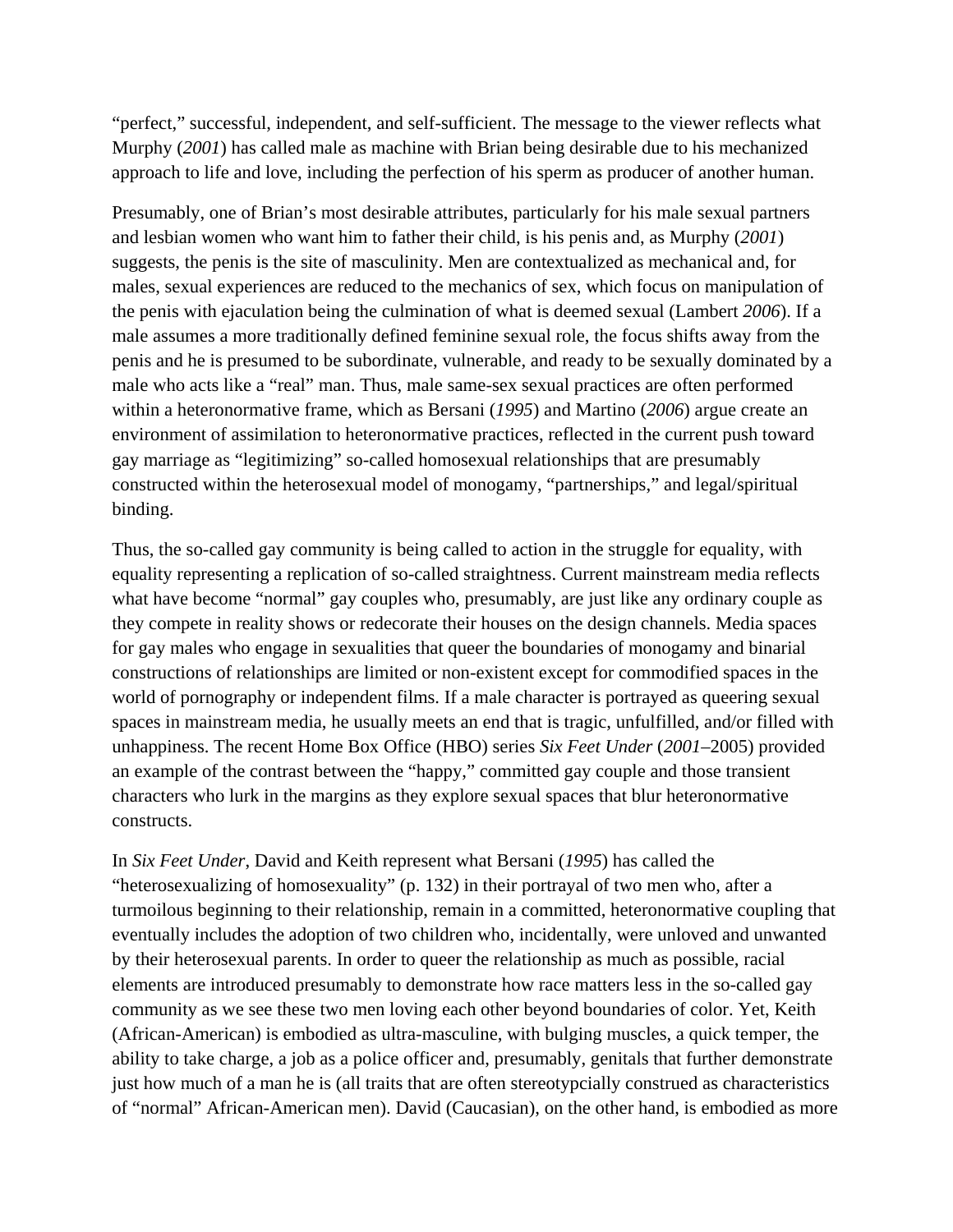traditionally feminine as he scurries about his work as a funeral director, takes care of the household duties, becomes overly emotional, and passionately succumbs to the sexual advances of his partner. Given the context of heteronormativity, David and Keith's relationship, which is presented as queer sexually and racially, becomes a representation of what is considered a traditional expectation in American culture with regard to what Butler (*1993*) calls the, "…forcible and reiterative practice of [hetero] sexual regimes…" (p. 15); thus, what is supposed to be read as queer does not seem queer at all. Queer is actually located in the spaces outside the heteronormative margins and, in *Six Feet Under*, the transient characters that represent this space are personified as unstable and, sometimes, disturbed. At the least, they are unhappy and, as we see with one of Claire's boyfriends, Russell, and Brenda's brother Billy, queers can become violent. For the male who cannot or will not adopt a performance of gender that personifies traditional masculine characteristics and roles, a clash with dominant gender norms ensues and often, the results of conscious or unconscious attempts to deify regulatory systems and structures results in grim ends. An example is the recent case of Larry King, sensationalized in the media, who was a 15 year old student in a California middle school that was shot in the head by a classmate who could not seem to tolerate King's insistence that he act and dress "like a girl."

Classmates and staff at the school seemed to tolerate Larry's "gayness" but as he began to queer gender roles by dressing in clothing associated with more traditional expressions of femininity, e.g. dresses and high-heels, peers and school leaders became more concerned about him, "…pushing the boundaries so far that he put himself and others in danger". (Setoodeh *2008*, p. 5). Indeed, Larry's refusal to conform to "acceptable" gender expression seems to have led to his death, though it is important to note that his killer seems to have been involved in a complex relationship with Larry at some level. This case, like other hate crimes, is an example of how deadly transgressive acts can be, particularly when a male adopts gender expression that is associated with traditional feminine traits. As Bergling (*2001*) points out, our fear of the feminine as a society traps us in a space that, as Butler (*1993*) would say, regulates and subjugates us to the performance of gender within boundaries that do not celebrate queer despite the appearance of queer in the media. Those males who venture into or create sexual and gender spaces that are considered queer do so at the risk of experiencing degradation, shame, and/or violence. This fear and the consequences that follow it are portrayed in another recent media event that sparked much discussion and discourse in America and around the world, the queering of the epitome of maleness and masculinity—the American cowboy.

*Brokeback Mountain* (*2005*) tells the story of two American cowboys who meet "on the job" as sheep herders and subsequently, engage in sexual activity and, presumably, fall in love. The characters are portrayed as complete personifications of white, rural, "manliness" and there is no indication that either of them is "feminine" except for the presumption that Jack acts sexually as subordinate to Ennis. Both dress in traditional cowboy attire, both ride horses, rope, shoot guns, drink, and cuss like cowboys. Both are self-sufficient and can live "off the land" if necessary. They both marry women and have children as any "normal" man would do; however, they find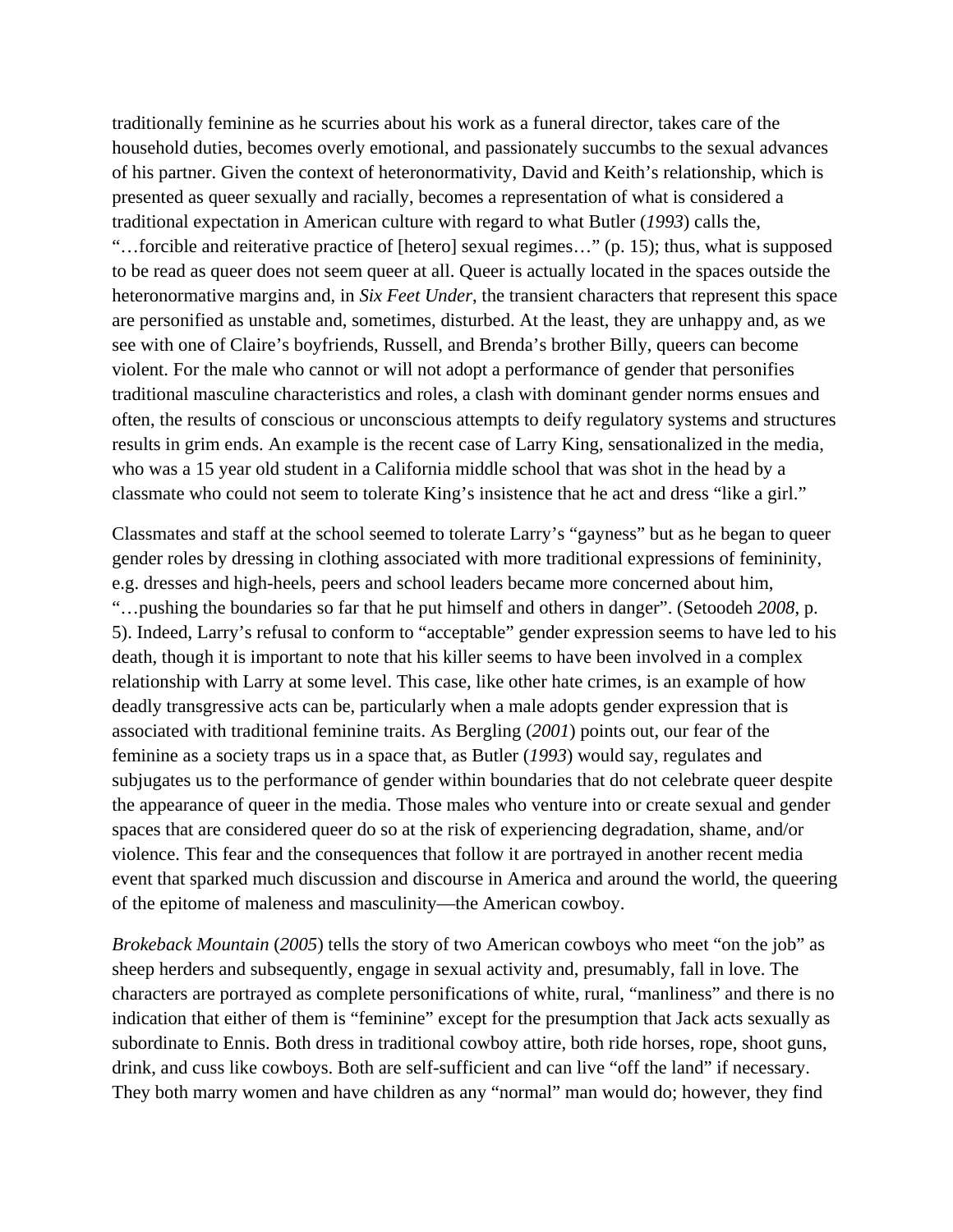themselves caught up in what is portrayed as a tragic love affair, which ends with the death of Jack—who is the more "romantic" of the two. Both men personify what Dyer (*2002*) refers to as the "built body" (p. 263) referring to the association of muscles and brawn with the white male whose masculinity is celebrated through a well-developed muscular physique and, as a "real" man, is read as embodying manhood. Jack and Ennis are, as Seidman (*2002*) asserts, "normal" despite the queer circumstance of their relationship and this makes them desirable to each other and, presumably, to the audience. Had Jack suddenly ripped off his cowboy hat and jeans to reveal long flowing hair and fish-net stockings, the empathy many movie-goers expressed for the heartbreak of his relationship with Ennis would have evaporated. People are able to identify with Jack and Ennis because they are simply "normal" guys who are victims of a closed-minded society that instills fear in all of us regarding who and how we can love. Their queerness did not include the blurring of gender boundaries, even though their intimate moments reflect a heteronormative construction. Sexually, Jack as a "bottom" to Ennis' "top" maintains a clear expression of masculinity and manliness and there are no hints that Jack likes to sit around after sex in feathers or sequins sipping on martinis. In fact, after their first sexual encounter, they both make it clear to each other that, "… [they] ain't queer." and that what they are doing sexually, is "…nobody's business but ours." (*Brokeback Mountain 2005*). Indeed, their queerness is expressed only through engagement in same-sex sexual acts and through Jack's fantasies about life together with Ennis as a couple—contextualized in a heteronormative construct. Jack and Ennis personify what Bell (*2006*) contextualizes as "Kinsey's cowboys" (p. 167), referring to Alfred Kinsey's famous report on male sexuality that identified homosexual activity among boys and men in rural Western America with the assertion being that males engaged in same-sex activities in the absence of females; thus, maintaining their identity as straight and masculine while experiencing sex with another presumably straight male. Viewers of *Brokeback Mountain* are challenged to consider the possibility that Jack and especially Ennis exist in some queer space between so-called straight and so-called gay; a space that is complicated by their apparent love for each other, which is not an attribute of Kinsey's cowboys. Never-the-less, Jack and Ennis are not "sissy" and they certainly have no aims to identify with traditional feminine traits, though we learn that Jack's secret "feminine" desires for men are discovered and lead to his demise, at least in Ennis' mind, at the hands of some "real" men who bludgeon him to death with a tire iron. Again, the message is one of tragedy when men adopt "feminine" characteristics, such as desires for other men. Thus, a viewer of the film who may be struggling with sexual identity learns not only that society, particularly rural social spaces, is unwelcoming toward same-sex sexual desires; but, a lesson about men falling in love is also clear—it is not acceptable in the mainstream world and will end badly. Most certainly, audiences identified with the tragedy of the story recounted in *Brokeback Mountain* as evidenced by what the *Advocate* (*2006*) calls the "Brokeback Phenomenon" (cover) referring to the sold-out screenings across the rural Midwest and Western United States. After all, the film was the first to portray an epic Hollywood style love story between two men, and, perhaps more profoundly, it utilized the American ideal of white manhood as a space for considering queer possibilities related to same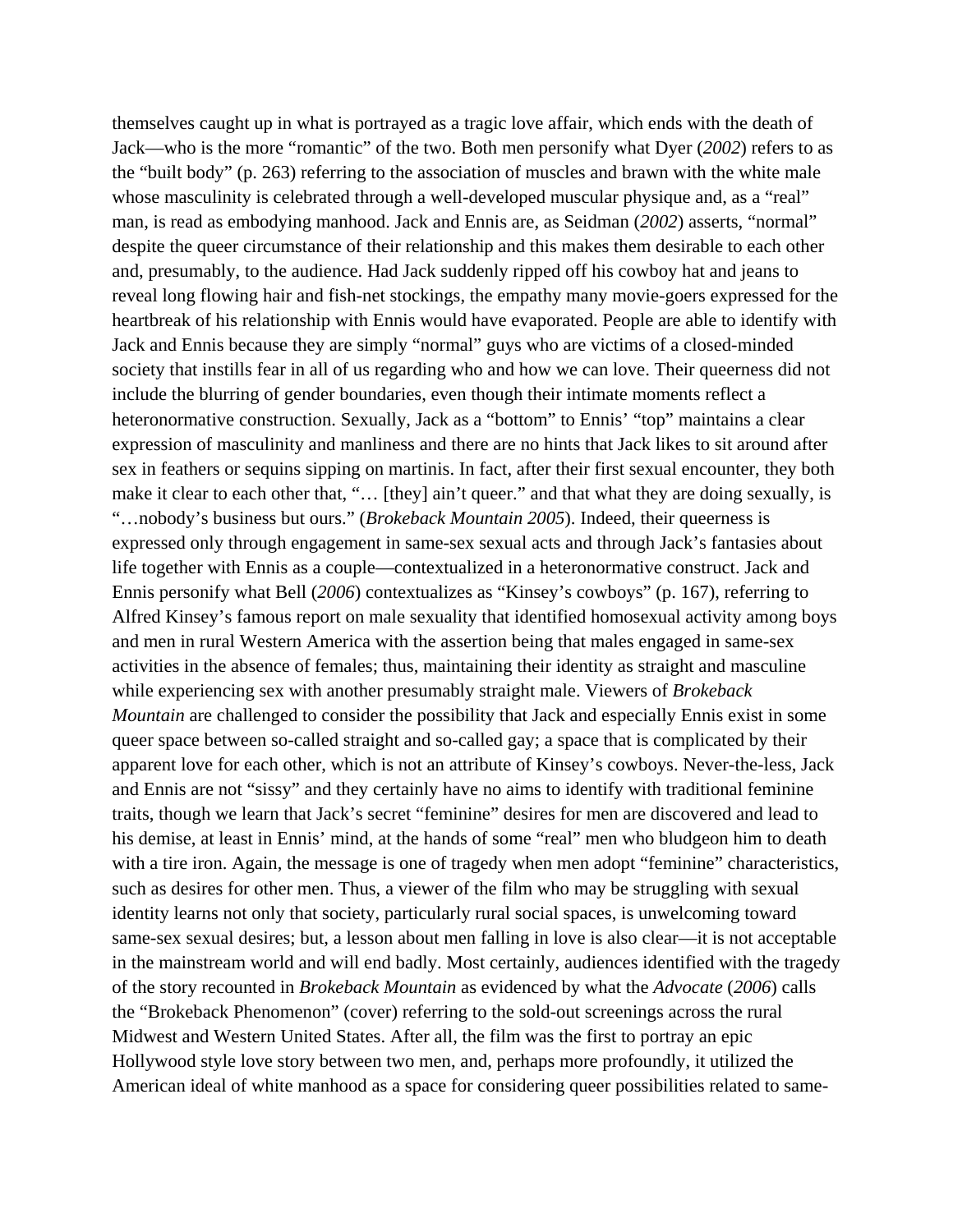sex sexualities. In the so-called gay community, *Brokeback Mountain* was hailed as opening dialogue with heretofore off-limits straight groups and as a location for personifying the ultimate fantasy of two "real" men having passionate sex and falling in love. A current television show has taken this notion of same-sex sex and love between two apparent "real" men out of the secrecy of rural spaces and placed it squarely in the middle of an urban, working class, dysfunctional family system.

*Shameless* (*2011*–2013), produced for the Showtime cable television network by John Wells, Paul Abbott, and Andrew Stearn, is set in south-side Chicago in a poverty stricken neighborhood portrayed with the norm in family systems being queered to include alcoholism, drug use, gang activity, selling illicit substances to children, adolescents, and adults, anti-intellectualism, and parenting that would make Dr. Spock (a parenting expert from the 1970s) simply shake his head in disbelief. Based on a British television show of the same name, the American version has been controversial but well received critically and publicly (Wallach *2013*; Smolinski *2013*). While many aspects of the show reflect queer representations of being, perhaps one of the most compelling portrayals lies in the characters of Ian (Cameron Monaghan) and Mickey (Noel Fisher), both of whom are late adolescent street-smart, white males that seem to fit the stereotype of urban "youth gone wrong" except for the fact that they are sex partners and seemingly falling in love with each other. Ian, who appears to be quietly sensitive, has found purpose in joining the ROTC and aspires to go to West Point; yet, socio-environmental factors seem to prevent him from doing anything more than what it takes to survive in his neighborhood. Mickey, being the son of a violent father and the sibling of two brothers and a sister who have presumably raised themselves, has become a leader in the local street gang culture and has been in and out of juvenile detention so much that when he is absent everyone supposes he is back in lock-up. Both Ian and Mickey are anything but traditionally "feminine" and in fact they are hyper-masculine, even in their sexual exploits. As Mickey offers himself sexually to Ian as a "bottom" the viewer is challenged to evaluate heteronormative constructions of sex roles by watching a seemingly dominant, violent, controlling young man become submissive. Ian, the more sensitive of the two, dominates Mickey sexually, which queers the notion that sensitivity should be associated with being sexually submissive. As Moss (*2013*) points out in his blog about the relationship between Mickey and Ian there are four compelling areas that are important in considering the queerness of it:

- *1.* They [Mickey and Ian] are very 'Brokeback' [due to Mickey being 'in the closet' and resistant to his feelings of love for Ian]
- *2.* Their long winding road to couplehood makes that of Enis DelMar and Jack Twist (*Brokeback Mountain*) seem almost straight (so to speak) [Ian and Mickey's relationship is fraught with violence, denial, passion, and emotionally labiality].
- *3.* They [Mickey and Ian] are far from gay stereotypes [both being 'lower class, blue collar' and having no trace of traditional femininity or 'metrosexualism'].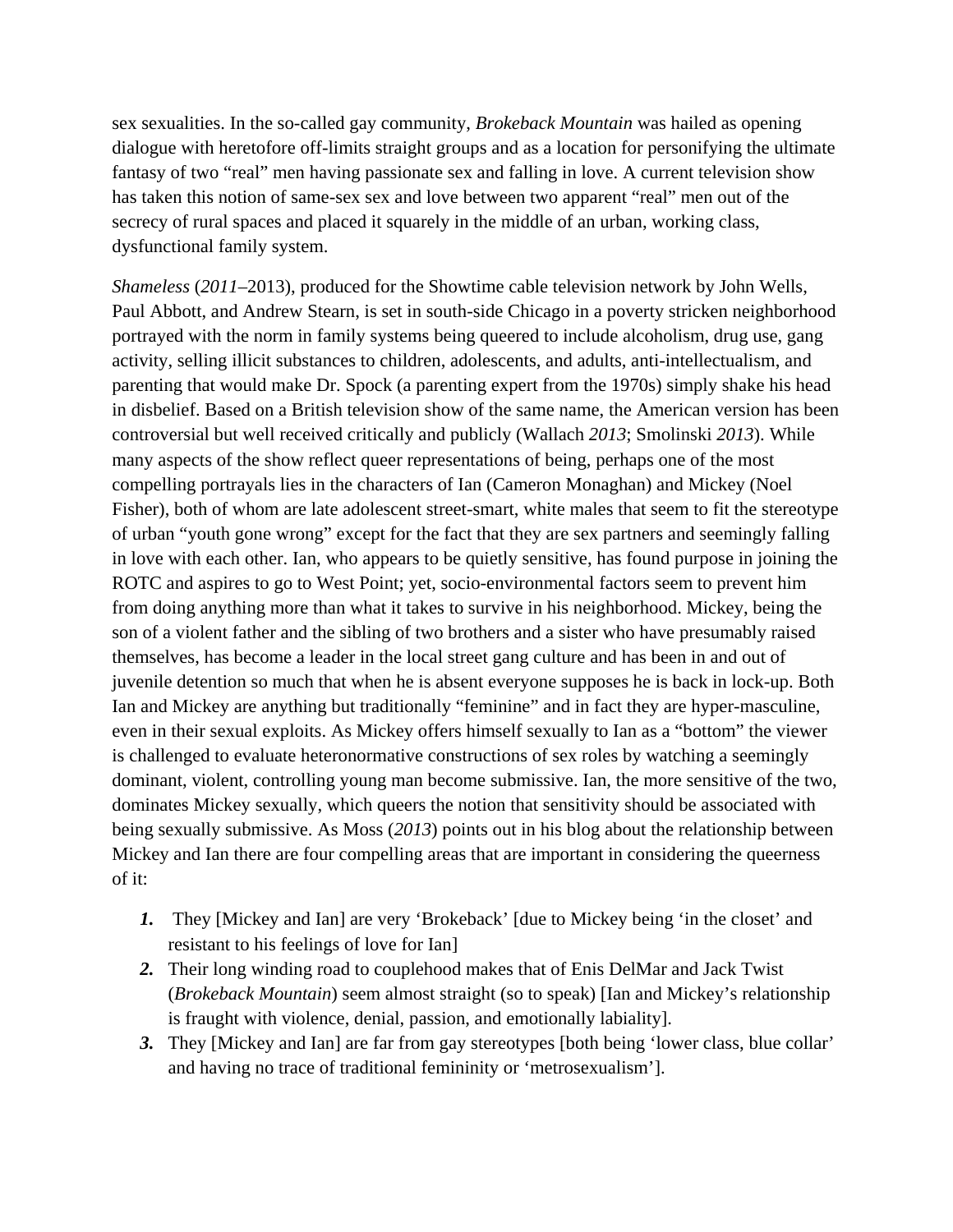*4.* The privates of their sex life is not what you would expect [Ian as dominant despite his apparent sensitivity and Mickey as subordinate despite his tough-guy image]. (para. 6– 10).

Indeed, Mickey and Ian have seemingly broken new and queer ground in terms of how males may be "gay" in the media. One must question if they are "gay" at all, which compels us to carefully and critically examine the hegemony of "gayness" as an identity. Season three of *Shameless*, which ended in March 2013, has Mickey married to a prostitute that he was forced to have sex with by his father because he caught Ian and Mickey engaged in sex. The woman is now pregnant by Mickey and Ian, heartbroken because of Mickey's circumstance, joins the army in order to leave his troubled life behind. The viewer is left to wonder what will happen to the couple, if they are a couple at all. Perhaps Ian and Mickey represent new, queer ways of being male, masculine, same-sex attracted, and in love. Yet, is sex between two traditionally defined masculine men really something new? The idea and image of "manly" men engaged in sex seems to have historically only been available in a less mainstream media location, the world of same-sex pornography, which has been and continues to be a prominent media location for images of white male queerness and the avoidance of "feminized" men at all costs.

Certainly, when one engages with images of male same-sex pornography, one is bombarded with a buffet of bodies engaged in a plethora of sexual acts that, by-in-large replicate the heteronormative dominant/subordinate binary. In most cases, the images are commanded by males who embody either the dominate masculine "ideal" with ripped, muscular bodies or, in some cases, the "feminized" man who is thin, young, hairless, subordinate, and ready to serve the "real" man. The message is clear, "gay" sex mimics "straight" sex with the subordinate partner being sexually satisfied by the power and control that is exerted through the actions of the dominate partner. The glorification of the idealized masculine is rampant as website after website proclaims the exhibition of sex acts that personify the hegemony of heterosexuality. Males who identify as or who are identified as "feminine" learn quickly that their role in sex is to please themselves through pleasing their partner. Same-sex sado-masochistic (S & M) pornographic spaces embody the heteronormative binary in the extreme with dominance and subordination being highlighted as the central focus of sexual pleasure as hyper-masculine males beat, rape, and humiliate their subordinate "effeminate" partners through engaging with bondage, urination, fisting, piercing, bootlicking, whipping, branding, burning, and torture of the genitals with clamps, wax, etc., with the receptor of such acts moaning in pleasure and begging for more. Given such images of sexual activity, it is no wonder that Kendall (*2006*) argues that male samesex pornography as a media source promotes "…violence, and aggressive, nonegalitarian behavior… [and] hypermasculinity found at the expense of someone else's liberty and selfworth." (p. 106). Indeed, for a person who is negotiating identity, the images found in so-called gay pornography clearly construct what the adoption of "effeminate" characteristics means, at least sexually. Additionally, gay pornography as pedagogy brings to its pupils clear messages about masculinity and femininity that is deeply rooted in the hegemony of heterosexism and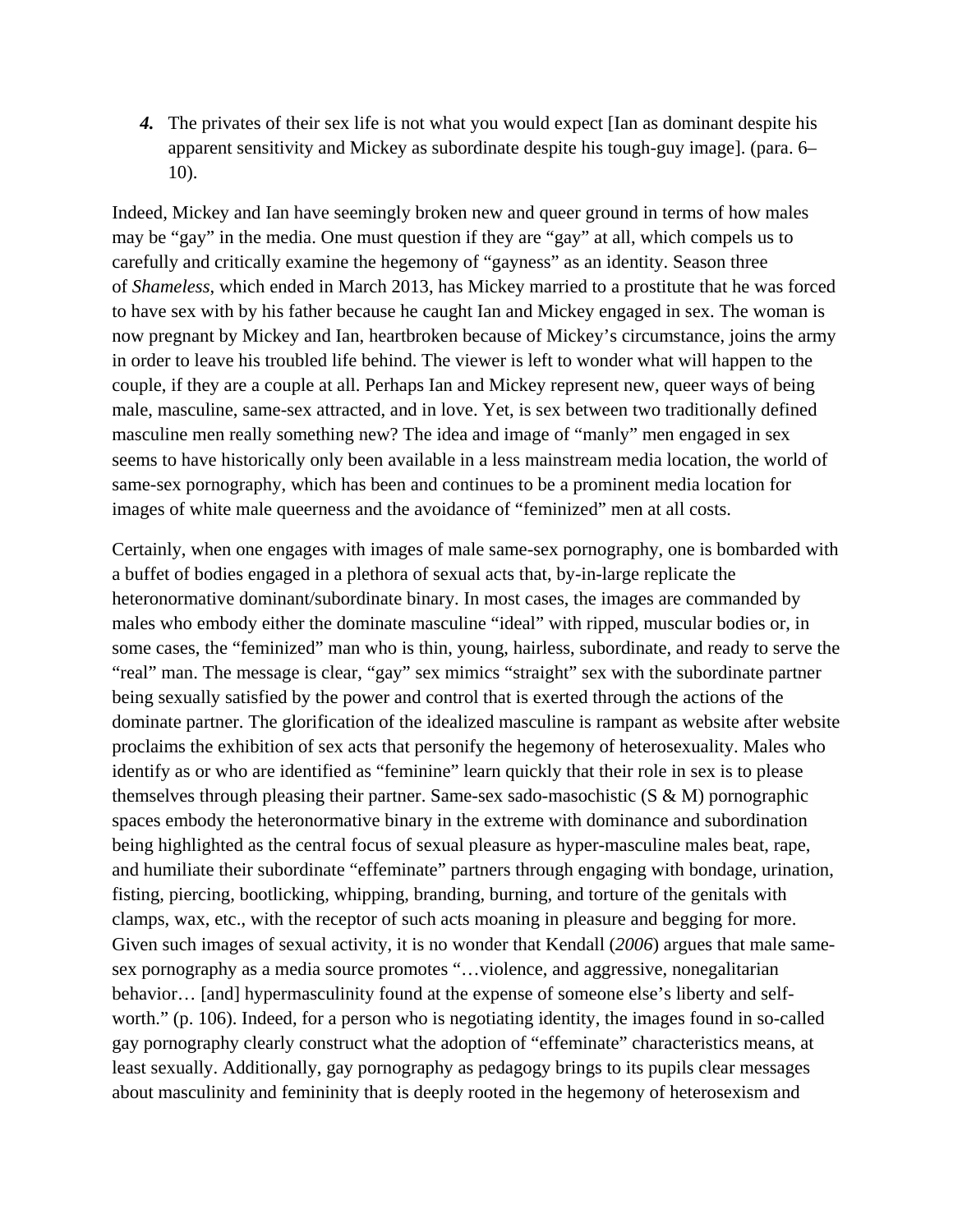patriarchy, with one of its lessons being crystal clear; "real" men have great bodies, big muscles, large dicks, and virility, while "non-real" men are simply there to receive the favors of the person they are serving. As one is constructing identity, there is little incentive in the space occupied by gay pornography to queer the patriarchal order of manliness even in the so-called queer community; yet, some current popular pornographic sites seem to be exploring sex between "real" men as twenty-something males whose bodies emulate the masculine "ideal" engage in passionate sex where they share dominant and subordinate roles, e.g., SeanCody.com and Collegedudes.com. On these websites, the viewer is challenged to disrupt the traditional heterosexual binary as "boys next door" throw around a football before engaging in oral and anal sex, with both being passive and active as they take turns giving and receiving. You will find no subordinate, feminized, "twinks" here. Likewise pornographic websites that cater to the "bear" culture offer images of hyper-masculine, burley, hairy men engaged in sex that is presumably far from heteronormative, though dominant and subordinate roles are often evident (McCarthy *2011*). As the Internet has developed so to have opportunities to view sex and to be sexual and currently the Internet provides the central media location for imaging sexuality and sexual acts.

The sexual marketplace that exists on the internet enhances the objectification of others for the sake of sexual pleasure and Ross (*2005*) refers to Bauman (*2003*) who suggests that objectifying and consuming others for the sake of personal pleasure impacts the moral economy while enhancing the fiscal economy related to the sex industry. No doubt, the internet is a location for the exploration of multiple sexual fantasies and sexualities and it serves as a public space to document sexual practices as it concurrently influences them. What is important to recognize is that the internet can provide a private, disembodied opportunity for anyone with access to it to experience an endless array of sexual acts as one engages in self-satisfying sexual activity either alone or with a partner or partners.

Ross (*2005*) suggests that the internet allows for a, "…surrogate body to experiment and to be experimented upon [sexually]." (p. 344). It is within this personal engagement with internet beings and images that one begins to open opportunities to "queer" sexuality as one bends and, sometimes, breaks the rules that are prescribed by one's chosen sexual identity. For instance, the internet offers a person who identifies as a "gay male" opportunities to vicariously experience many sexual acts or engage in virtual paraphillic activities that may fulfill personal desire but may not be congruent with what is expected of "gay males." Likewise, a person who identifies as "heterosexual" may engage with internet pornography in a manner that deviates from what is expected when one claims that identity. Ross et al. (*2005*) discovered that 11 % of their sample of 244 men who engaged in sexual activity on the internet identified as heterosexual, yet they also admitted to engaging in cyber-sexual relationships with other men—an interesting discovery given the strict rules of male–male contact in face-to-face encounters. What is important to recognize is that the queer spaces that exist in cyber-space must be carefully examined for their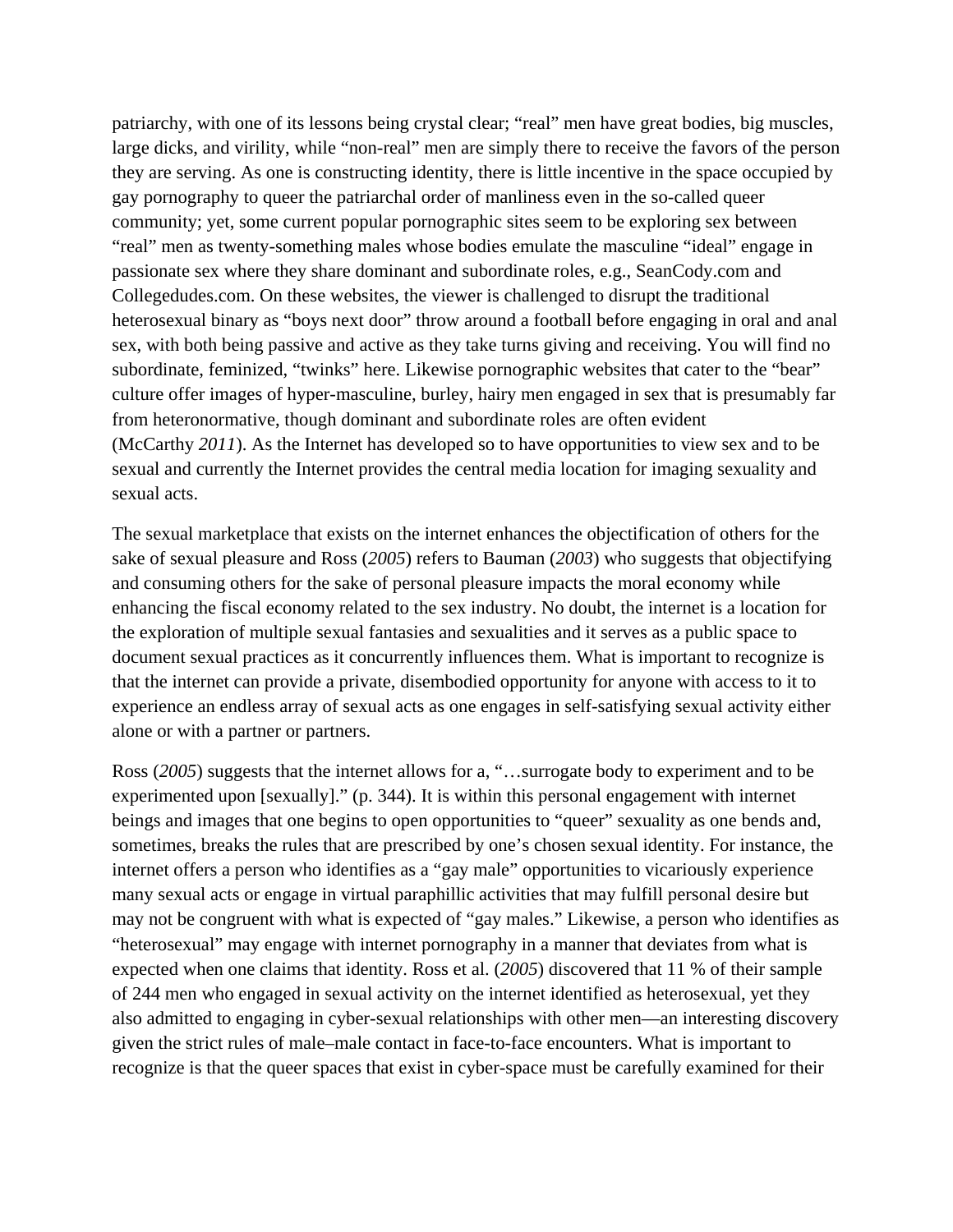connection to the heteronormative, patriarchal structures that serve to oppress the so-called feminine and those people who embody it.

As Sears (*1997*) notes, "During the past 25 years researchers, educators, and activists have made substantive progress [with regard to reducing homophobia and heterosexism]." (p. 29). Indeed, as we move into the new millennium, there is much hope with regard to the disruption of what has been defined as natural and normal by dominant social groups; yet, we continue to see that media reflects what is lived, and what we see in the media continues to show us that the ideal of what is masculine and what is feminine is still couched heavily in heteronormative constructions of gender. Most certainly, queered versions of gender have emerged, particularly with regard to white males, but if one examines these images/performances carefully, one identifies the residue of traditional gender roles. The consequence of adopting gender characteristics that truly blur traditional gender boundaries seems to place people in the margins even within marginalized groups, e.g. the "sissy" gay guy or the "butch" lesbian. In some ways, it seems that those who have been marginalized by the dominant groups are co-opting characteristics that may earn them "acceptance" within those dominant spaces (see Sears *1997*; Kendall and Martino *2006*; Foucault *1978*); yet, what is being traded for such recognition? In the past few years young people have constructed interesting identity spaces with such labels as "Emo," "Goth," "Pansexual," and "Hipster" where there is some propensity to engage in sexual acts or sexual identities that confront the status quo; however, these young people are on the fringes and are often targeted by media and their peers as "disturbed" or "delinquent." For the male who is engaged in the complex task of negotiating identity, there is no space that supports adopting traditional feminine gender attributes and he does so at the risk of experiencing humiliation by his family and peers, degradation, deflated self-esteem, and internalized shame related to his "femininity." Thus, a burden is placed on those of us who serve others.

We must, as Sears (*1997*) indicate, carefully examine methods and strategies for deconstructing and examining homophobia and heterosexism as we imagine new possibilities for the existence of gendered spaces that do not conform to heternormative, patriarchal structures. As we work with people who are struggling with anxiety and depression related to identity, we must call into question the injustice that is propagated by what we have come to believe is "normal" and "natural" as we offer opportunities to create therapeutic, healing spaces that go beyond acceptance and tolerance of differences into spaces that celebrate and support pluralistic constructions of what we name sexual and gender identities. Perhaps then we or those we serve will not have to be quite so concerned about our "gayness" or anything else that is claimed to be seen from outer space or here on Earth.

#### **References**

Abbott, P., & Wells, J. (Producers). (2011–2013). *Shameless* [Television Series]. United States. Advocate. (2006, February 26). *Cover.*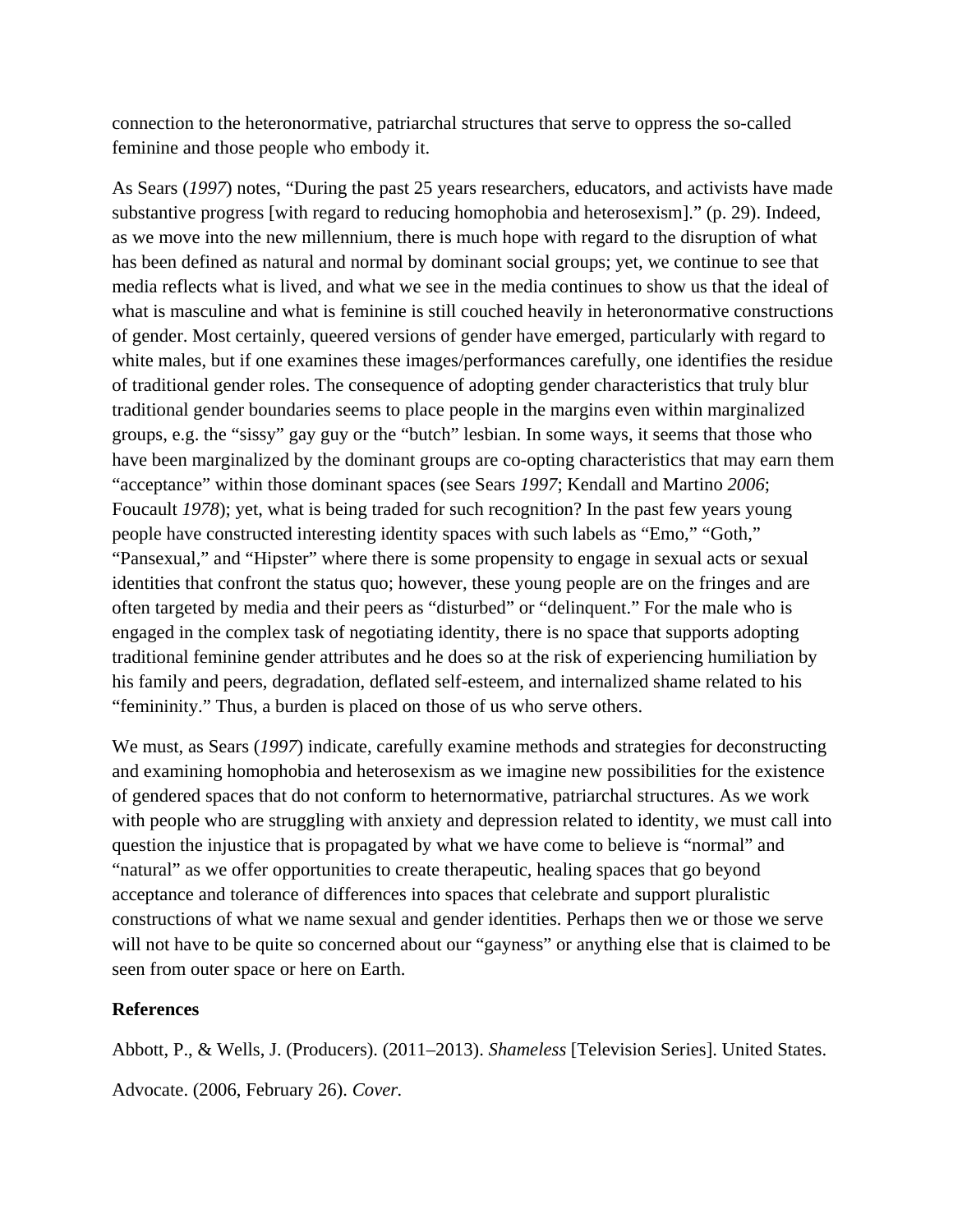Alvear, M. (2003). *Men are pigs, but we love bacon*. New York: Kensington Books.

Ball, A. (Creator). (2001–2005). *Six feet under* [Television Series]. United States.

Bauman, Z. (2003). *Liquid love*. Cambridge, MA: Polity Press.

Bell, D. (2006). Cowboy love. In H. Campbell, M. Bell, & M. Finney (Eds.), *Country boys: Masculinity and rural life*. University Park, PA: The Pennsylvania State University Press.

Bergling, T. (2001). *Sissyphobia: Gay men and effeminate behavior*. New York: Harrington Park Press.

Bersani, L. (1995). *Homos*. Cambridge, MA: Harvard University Press.

Butler, J. (1993). *Bodies that matter: On the discursive limits of sex*. London: Routledge.

Collins, D. (Creator). (2003–2007). *Queer eye for the straight guy* [Television series]. United States.

Connell, B. (1995). *Masculinities*. Sydney: Allen & Unwin.

Dyer, R. (2002). *The culture of queers*. New York: Routledge.

Foucault, M. (1977). *Discipline and punish*. London: Penguin.

Foucault, M. (1978). *The history of sexuality: And introduction* (Vol. 1). New York: Random House.

Kendall, C. (2006). Pornography, hypermasculinity, and gay male identity: Implications for male rape and gay male domestic violence. In C. Kendall & W. Martino (Eds.), *Gendered outcasts and sexual outlaws: Sexual oppression and gendered hierarchies in queer men's lives*. New York: Harrington Park Press.

Kendall, C., & Martino, W. (2006). Introduction. In C. Kendall & W. Martino (Eds.), *Gendered outcasts and sexual outlaws: Sexual oppression and gendered hierarchies in queer men's lives*. New York: Harrington Park Press.

Kohan, D., & Mutchnick, M. (Creators). (1998–2006). *Will and grace* [Television series]. United States.

Lambert, A. (2006). Stats please: Gay men as mimics, robots, and commodities in contemporary cultural spaces. In C. Kendall & W. Martino (Eds.),*Gendered outcasts and sexual outlaws: Sexual oppression and gendered hierarchies in queer men's lives*. New York: Harrington Park Press.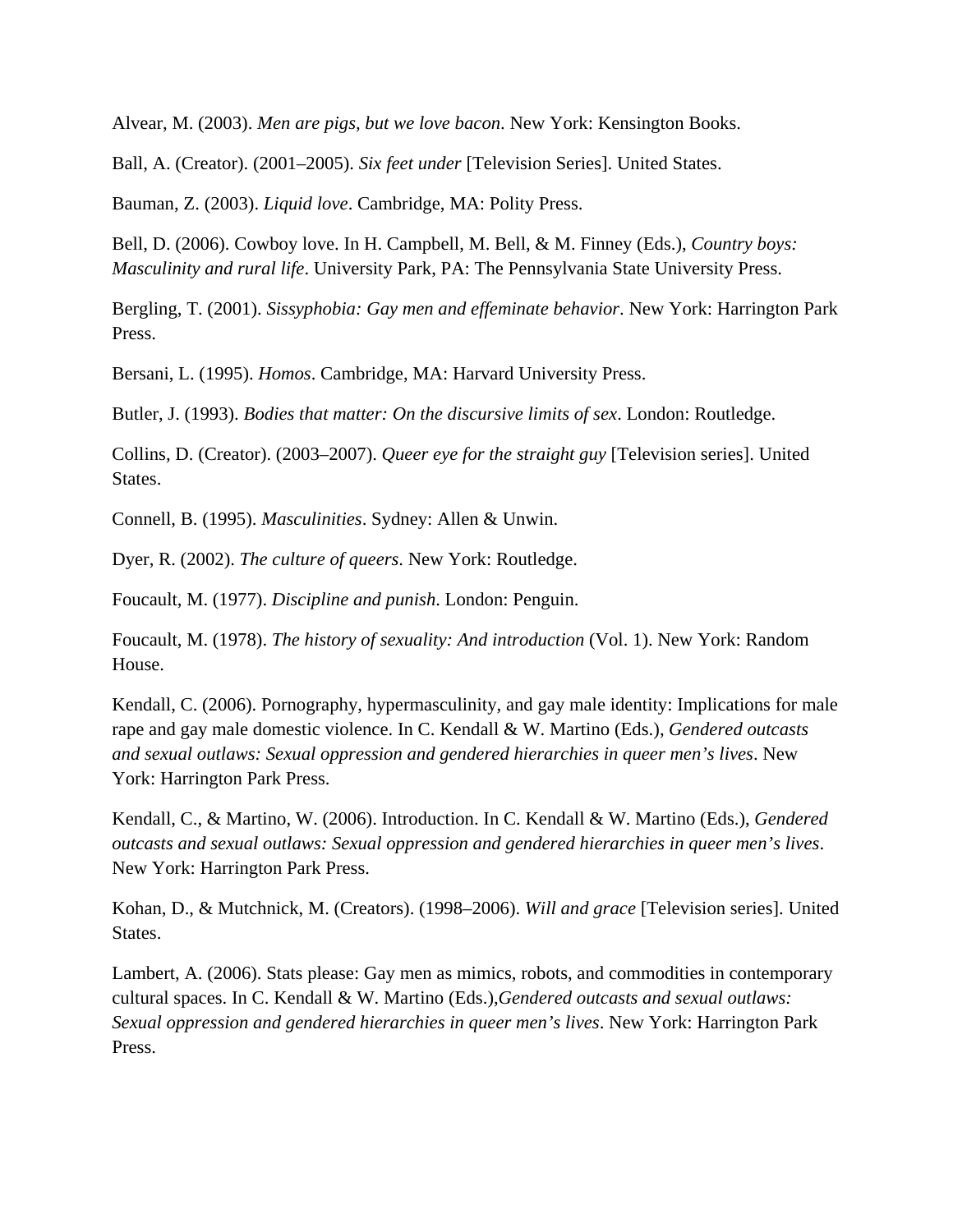Lipman, D., & Cohen, R. (Producers). (2000–2005). *Queer as folk* [Television Series]. United States.

MacKinnon, C. (1989). *Toward a feminist theory of the state*. Cambridge, MA: Harvard University Press.

Martino, W. (2006). Straight-acting masculinities: Normalization and gender hierarchies in gay men's lives. In C. Kendall & W. Martino (Eds.),*Gendered outcasts and sexual outlaws: Sexual oppression and gendered hierarchies in queer men's lives*. New York: Harrington Park Press.

McCarthy, M. (2011). Between bears and bunnies. *Xtra, 696*, 50.

Moss, T. (2013). *Ian and Mickey of showtime's shameless*. Retrieved June 10, 2013, from http:// terrencemoss.blogspot.com/2013/03/ian-and-mickey-of-showtimes-shameless.html.

Murphy, P. (2001). *Studs, tools and the family jewels: Metaphors men live by*. Madison, WI: University of Wisconsin Press.

Ossana, D., Schammus, J. (Producers), McMurtry, L., Ossana, D. (Screenwriters), & Lee, A. (Director). (2005). *Brokeback mountain* [Motion picture]. United States: Paramount.

Quote from *Will and Grace*. Retrieved July 9, 2008 from http://en.wikiquote.org/wiki/Will\_&\_ Grace.

Rich, A. (1980). Compulsory heterosexuality and lesbian existence. *Journal of Woman in Culture and Society, 5*(4), 631–660.

Ross, M. (2005). Typing, doing, and being: Sexuality and the internet. *Journal of Sex Research, 42*(4), 342–352.

Ross, M., Mansson, S., Daneback, K., & Tikkanen, R. (2005). Characteristics of men who have sex with men on the internet but identify as heterosexual, compared with heterosexually identified men who have sex with women. *CyberPsychology & Behavior, 8*(2), 131–139.

Sears, J. (1997). *Overcoming heterosexism and homophobia: Strategies that work*. New York: Columbia University Press.

Seidman, S. (2002). *Beyond the closet: The transformation of gay and lesbian life*. New York: Routledge.

Setoodeh, R. (2008). *Young, gay, and murdered*. Retrieved July 0, 2008, from http://www. newsweek.com/id/147790/page/1.

Smolinski, J. (2013). *Best tv show you are not watching: Shameless*. Retrieved June 4, 2013, from http://www.rr.com/tv/topic/article/rr/51528047/82564079/Best\_TV\_Show\_Youre\_not\_ Watching Shameless.